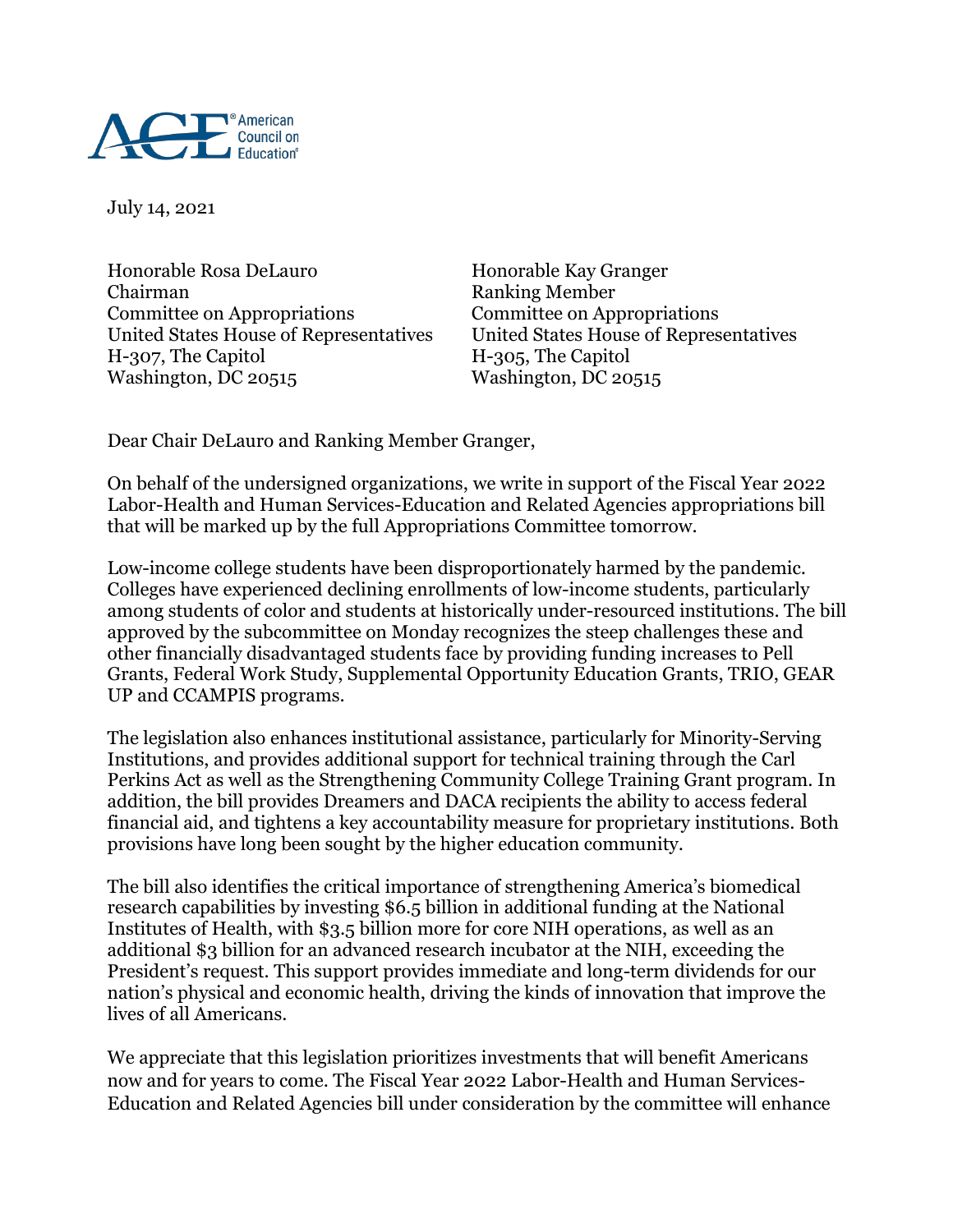the ability of all Americans, regardless of income level, to access and attain the education necessary to realize their goals, while enhancing the economic competitiveness, health, and safety of our country. For these reasons, we urge your members to support this bill when it is marked up.

Sincerely,

Fillways

Ted Mitchell President

On behalf of:

Achieving the Dream ACPA-College Student Educators International American Association of Colleges for Teacher Education American Association of Colleges of Nursing American Association of Collegiate Registrars and Admissions Officers American Association of Community Colleges American Association of State Colleges and Universities American College Health Association American Council on Education American Indian Higher Education Consortium APPA, "Leadership in Educational Facilities" Association of American Colleges and Universities Association of American Universities Association of Community College Trustees Association of Governing Boards of Universities and Colleges Association of Public and Land-Grant Universities Association of Research Libraries Council for Advancement and Support of Education Council for Higher Education Accreditation Council for Opportunity in Education Council of Graduate Schools Council on Social Work Education Hispanic Association of Colleges and Universities NASPA - Student Affairs Administrators in Higher Education National Association for Equal Opportunity in Higher Education National Association of College and University Business Officers National Association of Colleges and Employers National Association of Independent Colleges and Universities National Council for Community and Education Partnerships Phi Beta Kappa Society